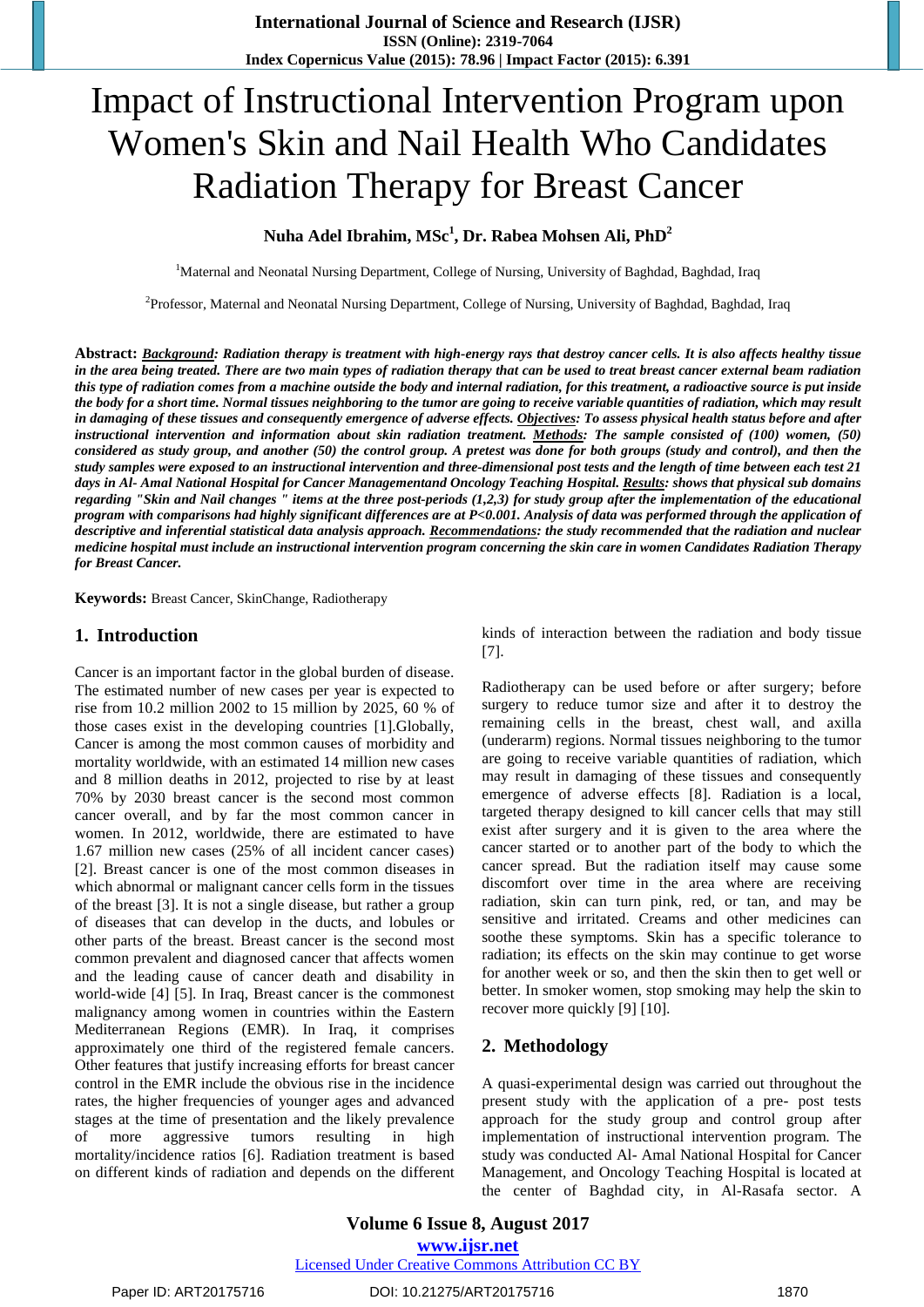convenient "Non-probability" sampling technique was used consisting of (100) women Candidates Radiation Therapy for Breast Cancer. Fifty (50) Women considered as (study group) and another (50) women were considered as (control group). The study group was exposed to instructional intervention program; the criterion of this sample was seeking treatment for their skin problem. Data for such assessment was collected from (50) women who were present at Al- Amal National Hospital for Cancer Management, and Oncology Teaching Hospital who women Candidates Radiation Therapy for Breast Cancer An openended questionnaires was used, structured interviews by investigator, and group discussion were employed for the benefits of assessing the needs of women's for suchknowledge to reduce their skin problems during one month period before starting construction of program from 8<sup>st</sup> of Juan 2016to 6<sup>st</sup> April 2017).

## **3. Results**



**Figure 1:** Represented graphically distributions of socio-demographic variables in the studied groups.

**Figure 1:** Bar Charts for Distribution of Socio-demographic Variables for the Studied Groups

**Table 1:** Distribution of the Studied SamplesAccording to (Information about Breast Cancer) Variables with Comparisons **Significant** 

| Information about breast cancer      | Groups                    |     | Control | Study |      | C.S.           |
|--------------------------------------|---------------------------|-----|---------|-------|------|----------------|
|                                      | Classes                   | No. | $\%$    | No.   | $\%$ | P-value        |
|                                      | m.                        |     | 8       |       | 12   |                |
| Period where they had been diagnosed | 2 m.                      |     | 18      | 29    | 58   | $C.C.=0.438$   |
| with the disease (Months):           | 3 m.                      | 21  | 42      | 13    | 26   | $P=0.000$ (HS) |
|                                      | 4 m.                      | 16  | 32      |       |      |                |
|                                      | Ductal carcinoma in situ  | 10  | 20      | 33    | 66   | $C.C.=0.540$   |
| Type of breast cancer                | lobular carcinoma in situ | 12  | 24      | 17    | 34   | $P=0.000$ (HS) |

## **Volume 6 Issue 8, August 2017**

**<www.ijsr.net>**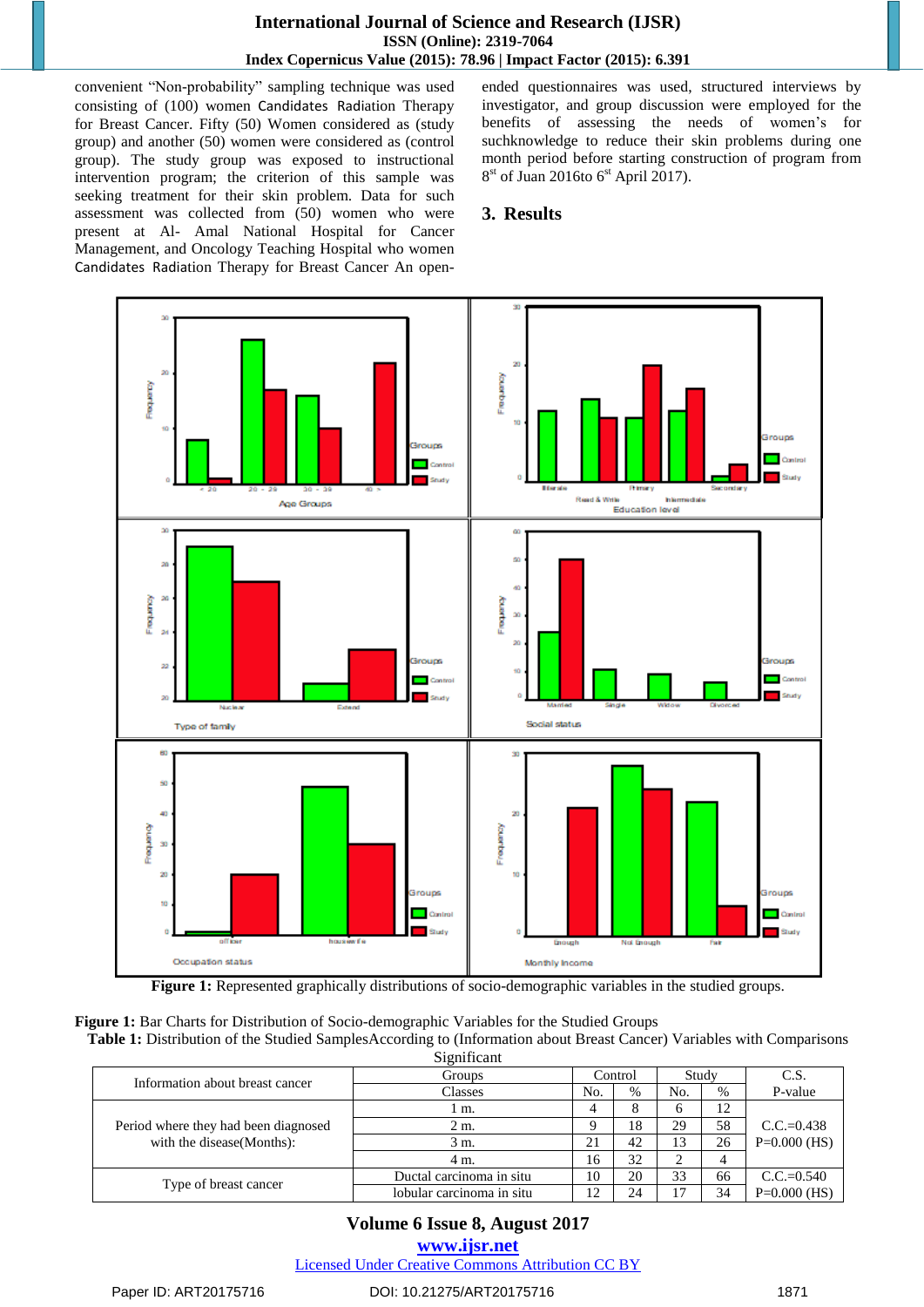|                                          | Infiltrating ductal carcinoma  | 9              | 18       | $\Omega$ | 0              |                |
|------------------------------------------|--------------------------------|----------------|----------|----------|----------------|----------------|
|                                          | Infiltrating lobular carcinoma | 11             | 22       | $\theta$ | $\Omega$       |                |
|                                          | Ductal carcinoma in situ       | 8              | 16       | $\Omega$ | $\Omega$       |                |
|                                          | Internal radiation             | 50             | 100      | 50       | 100            |                |
| Method of radiation management           | <b>External</b> radiation      | $\Omega$       | $\Omega$ | $\Omega$ | $\theta$       |                |
| The duration to give radiation treatment | $\leq 1$ h.                    | 50             | 100      | 50       | 100            |                |
| (Hr.)                                    | $>1$ h.                        | $\overline{0}$ | $\theta$ | $\Omega$ | 0              |                |
|                                          |                                | 7              | 14       | $\Omega$ | $\overline{0}$ |                |
| Numberof sessions set to take radiation  | 8                              | 17             | 34       | $\Omega$ | $\theta$       | $C.C.=0.490$   |
| therapy                                  | 9                              | 26             | 52       | 50       | 100            | $P=0.000$ (HS) |
| Do you have information about radiation  | Yes                            | 10             | 20       | 37       | 74             | $C.C.=0.476$   |
| therapy and it's side effects?           | N <sub>o</sub>                 | 40             | 80       | 13       | 26             | $P=0.00$ (HS)  |
|                                          | Family and friend              | 7              | 14       | $\Omega$ | 0              |                |
|                                          | Internet                       | 3              | 6        | $\Omega$ | $\Omega$       |                |
| If yes: From where you get information?  | Lecture                        | $\Omega$       | $\Omega$ | 28       | 56             | $C.C.=0.707$   |
|                                          | Media                          | $\overline{0}$ | $\theta$ | 5        | 10             | $P=0.000$ (HS) |
|                                          | Doctor                         | $\Omega$       | $\Omega$ | 4        | 8              |                |
| In which stage of cancer the breasts     | Early stage                    | 26             | 52       | 6        | 12             | $C.C.=0.394$   |
| removed?                                 | Late stage                     | 24             | 48       | 44       | 88             | $P=0.000$ (HS) |
| Is a family member suffering from breast | Yes                            | 38             | 76       | 21       | 42             | $C.C.=0.327$   |
| cancer?                                  | No                             | 12             | 24       | 29       | 58             | $P=0.001$ (HS) |

**(\*) HS: Highly Sig. at P<0.01; NS: Non Sig. at P>0.05; Testing based on a contingency coefficient**

Table (1) presented that the highest percentage (42%) in control samples were diagnosed in period of (3) months of disease occurrence, while (58%) for study samples were diagnosed in period of (2) months of disease occurrence, (24%)of control samples were diagnosed with Ductal carcinoma in situ, while (66%) for study samples were diagnosed with Lobular carcinoma in situ, (100%) for both groups managed by internal radiation, (100%) for both samples the duration of radiotherapy session was more the one hour, (52%) (100%) respectively their sessions number were (9), (80%) of control sample have no information about radiation and its side effects, while (74%) of study sample have information about radiation and its effects, (52%) of control samples were in early stage of breast cancer, while (88%) of study samples were in late stage of breast cancer, and (76%) (42%) respectively in both groups have family history of breast cancer.

| Table (2A): Skin & Nail Changes Items in Different Periods (Pre, and Post) of Applying Educational Program |  |  |
|------------------------------------------------------------------------------------------------------------|--|--|
|------------------------------------------------------------------------------------------------------------|--|--|

|                      |                |                                                                         | Period     |          |          | Pre - Period |           |      |                |          | Post - Period |           |       | W-      | P-value   |
|----------------------|----------------|-------------------------------------------------------------------------|------------|----------|----------|--------------|-----------|------|----------------|----------|---------------|-----------|-------|---------|-----------|
|                      |                | <b>Items</b>                                                            | Response   | No.      | $\%$     | MS           | <b>SD</b> | RS%  | No.            | $\%$     | <b>MS</b>     | <b>SD</b> | RS%   | test    |           |
|                      |                | The effect of radiotherapy lasts in                                     | Never      | $\Omega$ | $\Omega$ |              |           |      | $\Omega$       | $\theta$ |               |           |       |         | 0.527     |
|                      | 1              | the skin of 1-3 weeks after                                             | Some times | 14       | 28       | 2.72         | 0.45      | 90.7 | 16             | 32       | 2.68          | 0.47      | 89.3  | $-0.63$ | <b>NS</b> |
|                      |                | treatment                                                               | Always     | 36       | 72       |              |           |      | 34             | 68       |               |           |       |         |           |
|                      |                | Skin area exposed to radiation                                          | Never      | 31       | 62       |              |           |      | 38             | 76       |               |           |       |         |           |
|                      | $\overline{2}$ | have become insensitive about                                           | Some times | 19       | 38       | 1.38         | 0.49      | 46.0 | 12             | 24       | 1.24          | 0.43      | 41.3  | $-2.65$ | 0.008     |
|                      |                | other areas of the body that are<br>not exposed to radiation            | Always     | $\Omega$ | $\Omega$ |              |           |      | $\Omega$       | $\Omega$ |               |           |       |         | <b>HS</b> |
|                      |                | Wash my skin with warm water                                            | Never      | $\Omega$ | $\Omega$ |              |           |      | $\Omega$       | $\Omega$ |               |           |       |         |           |
|                      | 3              | after treatment to avoid                                                | Some times | 19       | 38       | 2.62         | 0.49      | 87.3 | 24             | 48       | 2.52          | 0.50      | 84.0  | $-2.24$ | 0.025     |
|                      |                | overheating and causing thermal<br>shock                                | Always     | 31       | 62       |              |           |      | 26             | 52       |               |           |       |         | S         |
|                      |                | Use soap and shampoo that does                                          | Never      | $\Omega$ | $\Omega$ |              |           |      | $\Omega$       | $\Omega$ |               |           |       |         |           |
|                      |                | not contain chemically                                                  | Some times | 19       | 38       |              |           |      | 6              | 12       |               |           |       |         | 0.001     |
| Skin and nail change | $\overline{4}$ | manufactured products such as<br>soap or baby shampoo avoid dry<br>skin | Always     | 31       | 62       | 2.62         | 0.49      | 87.3 | 44             | 88       | 2.88          | 0.33      | 96.0  | $-3.36$ | <b>HS</b> |
|                      |                | Use Deodorant that does not                                             | Never      | $\Omega$ | $\Omega$ |              |           |      | $\Omega$       | $\Omega$ |               |           |       |         | 0.000     |
|                      | 5              | contain chemicals irritating to the                                     | Some times | 19       | 38       | 2.62         | 0.49      | 87.3 | 3              | 6        | 2.94          | 0.24      | 98.0  | $-4.00$ | <b>HS</b> |
|                      |                | skin manufactured                                                       | Always     | 31       | 62       |              |           |      | 47             | 94       |               |           |       |         |           |
|                      |                | Use of medical creams maintains                                         | Never      | $\Omega$ | $\Omega$ |              |           |      | $\Omega$       | $\Omega$ |               |           |       |         | 0.004     |
|                      | 6              | the lack of dry skin four times a                                       | Some times | 20       | 40       | 2.60         | 0.49      | 86.7 | 30             | 60       | 2.40          | 0.49      | 80.0  | $-2.89$ | HS        |
|                      |                | day                                                                     | Always     | 30       | 60       |              |           |      | 20             | 40       |               |           |       |         |           |
|                      |                | Use powder children cause fungal                                        | Never      | $\Omega$ | $\Omega$ |              |           |      | $\Omega$       | $\Omega$ |               |           |       |         | 0.005     |
|                      | $\overline{7}$ | skin infections                                                         | Some times | 8        | 16       | 2.84         | 0.37      | 94.7 | $\Omega$       | $\theta$ | 3.00          | 0.00      | 100.0 | $-2.83$ | HS        |
|                      |                |                                                                         | Always     | 42       | 84       |              |           |      | 50             | 100      |               |           |       |         |           |
|                      |                | The use of adhesive tape wound                                          | Never      | 19       | 38       |              |           |      | 34             | 68       |               |           |       |         | 0.000     |
|                      | 8              | on the treatment area cause skin                                        | Some times | 15       | 30       | 1.94         | 0.84      | 64.7 | 16             | 32       | 1.32          | 0.47      | 44.0  | $-4.49$ | HS        |
|                      |                | damage when removed                                                     | Always     | 16       | 32       |              |           |      | $\overline{0}$ | $\Omega$ |               |           |       |         |           |

**Continue …**

# **Volume 6 Issue 8, August 2017**

**<www.ijsr.net>**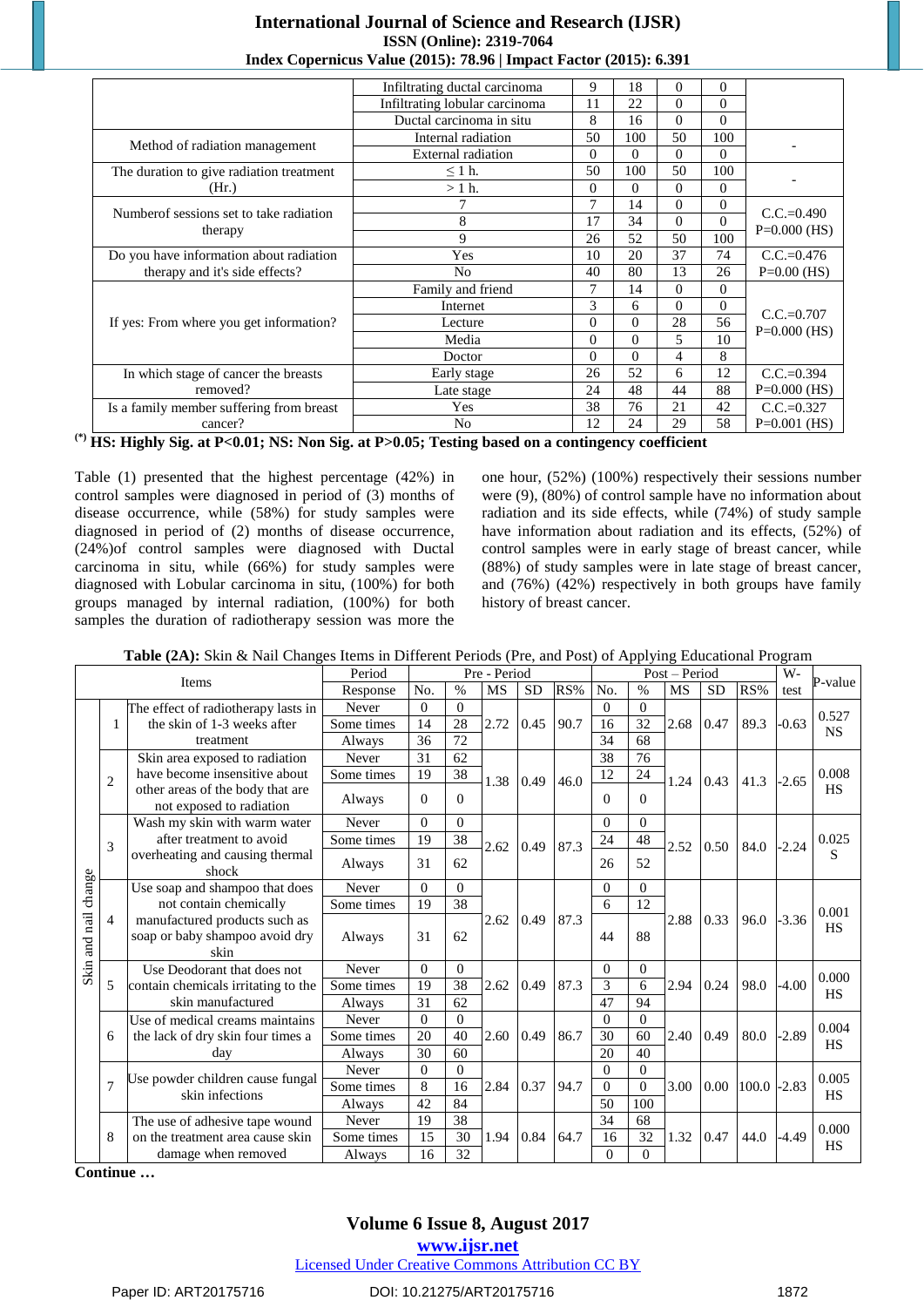|               |    |                                                             | Period     |          |          | Pre - Period |           |      |          |                | Post – Period |                   |                | W-      | $P -$              |
|---------------|----|-------------------------------------------------------------|------------|----------|----------|--------------|-----------|------|----------|----------------|---------------|-------------------|----------------|---------|--------------------|
|               |    | <b>Items</b>                                                | Response   | No.      | $\%$     | <b>MS</b>    | <b>SD</b> | RS%  | No.      | $\%$           | MS            | <b>SD</b>         | RS%            | test    | value              |
|               |    | The use of cosmetics (make-up)                              | Never      |          | 2        |              |           |      |          | $\overline{2}$ |               |                   |                |         |                    |
|               | 9  | and perfume) increases skin                                 | Some times | 30       | 60       | 2.36         | 0.53      | 78.7 | 45       | 90             | 2.06          | 0.31              | 68.7           | $-3.87$ | 0.000<br><b>HS</b> |
|               |    | irritation                                                  | Always     | 19       | 38       |              |           |      | 4        | 8              |               |                   |                |         |                    |
|               |    |                                                             | Never      | 35       | 70       |              |           |      | 35       | 70             |               |                   |                |         | 1.000              |
|               | 10 | Way of keeping the skin<br>continuously leads to redness    | Some times | 15       | 30       | 1.30         | 0.46      | 43.3 | 15       | 30             | 1.30          | 0.46              | 43.3           | 0.00    | <b>NS</b>          |
|               |    |                                                             | Always     | $\Omega$ | $\Omega$ |              |           |      | $\Omega$ | $\Omega$       |               |                   |                |         |                    |
|               |    |                                                             | Never      | $\Omega$ | $\Omega$ |              |           |      | 0        | $\Omega$       |               |                   |                |         | 0.007              |
|               | 11 | Radiation therapy causes skin<br>peel                       | Some times | 15       | 30       | 2.70         | 0.46      | 90.0 | 6        | 12             | 2.88          | 0.33              | 96.0           | $-2.71$ | <b>HS</b>          |
|               |    |                                                             | Always     | 35       | 70       |              |           |      | 44       | 88             |               |                   |                |         |                    |
| change        |    |                                                             | Never      | $\Omega$ | $\Omega$ |              |           |      | $\Omega$ | $\Omega$       |               |                   |                |         | 0.000              |
|               | 12 | Radiation therapy causes itching<br>of the skin             | Some times | 21       | 42       | 2.58         | 0.50      | 86.0 | 36       | 72             | 2.28          | 0.45              | 76.0           | $-3.87$ | HS                 |
|               |    |                                                             | Always     | 29       | 58       |              |           |      | 14       | 28             |               |                   |                |         |                    |
| Skin and nail |    |                                                             | Never      | 24       | 48       |              |           |      | 46       | 92             |               |                   |                |         | 0.000              |
|               | 13 | Radiation therapy causes sores<br>in the skin               | Some times | 26       | 52       | 1.52         | 0.50      | 50.7 | 4        | 8              | 1.08          | 0.27              | 36.0           | $-4.69$ | <b>HS</b>          |
|               |    |                                                             | Always     | $\Omega$ | $\Omega$ |              |           |      | 0        | $\Omega$       |               |                   |                |         |                    |
|               |    |                                                             | Never      | $\Omega$ | $\Omega$ |              |           |      | 0        | $\Omega$       |               |                   |                |         | 0.000              |
|               | 14 | Radiation therapy causes hair<br>loss in the treated area   | Some times | 26       | 52       | 2.48         | 0.50      | 82.7 | $\Omega$ | $\theta$       | 3.00          | 0.00 <sub>1</sub> | $100.0 - 5.10$ |         | <b>HS</b>          |
|               |    |                                                             | Always     | 24       | 48       |              |           |      | 50       | 100            |               |                   |                |         |                    |
|               |    | Use cotton caps and clothing that                           | Never      | $\Omega$ | $\theta$ |              |           |      | $\Omega$ | $\Omega$       |               |                   |                |         | 1.000              |
|               |    | 15 covers all parts of the body from                        | Some times | 25       | 50       | 2.50         | 0.51      | 83.3 | 25       | 50             | 2.50          | 0.51              | 83.3           | 0.00    | <b>NS</b>          |
|               |    | the sun 's light                                            | Always     | 25       | 50       |              |           |      | 25       | 50             |               |                   |                |         |                    |
|               |    |                                                             | Never      | $\Omega$ | $\Omega$ |              |           |      | 0        | $\Omega$       |               |                   |                |         | 0.002              |
|               | 16 | Knit region that suffered<br>radiation treatment irritation | Some times | 40       | 80       | 2.20         | 0.40      | 73.3 | 50       | 100            | 2.00          | 0.00              | 66.7           | $-3.16$ | <b>HS</b>          |
|               |    |                                                             | Always     | 10       | 20       |              |           |      | $\Omega$ | $\Omega$       |               |                   |                |         |                    |

<sup>(\*)</sup> HS: Highly Sig. at P<0.01; S: Sig. at P<0.05; NS: Non Sig. at P>0.05; MS: Mean Score; RS: Relative Sufficiency; SD: **Standard Deviation;**

#### **Testing based on a Wilcoxon Sign Rank (WSR) test. Red color items are reversed to the scoring scales assessment**

**Table (2A)** Results shows that all studied items are successful at the post period of time concerning study group, since a significant differences are accounted in at least at P<0.05, and as follows: Regarding subjects sub domain "Skin and nail change", all items had reported highly significant differences at P<0.01 in light of decreasing effectiveness, which had resulted by the effectiveness of applying the suggested instructional program, except three items( 1,10,15) "the effect of radiotherapy lasts in the skin for 1-3 weeks after treatment, way of keeping the skin continuously leads to redness, and use cotton caps and clothing that covers all parts of the body from the sun 's light", since no significant differences at P>0.05are obtained.

**(2B):** Summary Statistics of Skin & Nail changes Items in Different Periods (Pre, Post1, Post2, and Post3) of Applying Educational Program with Comparisons Significant

|                      |                | Skin & Nail changes                                                      | No. | Period    | <b>MS</b> | <b>SD</b> | RS%   | MR   | P-value   |
|----------------------|----------------|--------------------------------------------------------------------------|-----|-----------|-----------|-----------|-------|------|-----------|
|                      |                |                                                                          |     | Pre       | 2.72      | 0.45      | 90.7  | 3.40 |           |
|                      | 1              | The effect of radiotherapy lasts in the                                  | 50  | Post-1    | 2.68      | 0.47      | 89.3  | 3.35 | 0.000     |
|                      |                | skin of 1-3 weeks after treatment                                        |     | Post- $2$ | 1.82      | 0.60      | 60.7  | 1.89 | <b>HS</b> |
|                      |                |                                                                          |     | Post- $3$ | 1.44      | 0.50      | 48.0  | 1.36 |           |
|                      |                | Skin area exposed to radiation have                                      |     | Pre       | 1.38      | 0.49      | 46.0  | 2.83 |           |
|                      | 2              | become insensitive about other areas of                                  | 50  | $Post-1$  | 1.24      | 0.43      | 41.3  | 2.55 | 0.000     |
|                      |                | the body that are not exposed to                                         |     | Post-2    | 1.12      | 0.33      | 37.3  | 2.31 | <b>HS</b> |
|                      |                | radiation                                                                |     | Post- $3$ | 1.12      | 0.33      | 37.3  | 2.31 |           |
|                      |                |                                                                          |     | Pre       | 2.62      | 0.49      | 87.3  | 2.33 |           |
|                      | 3              | Wash my skin with warm water after<br>treatment to avoid overheating and | 50  | $Post-1$  | 2.52      | 0.50      | 84.0  | 2.13 | 0.000     |
|                      |                | causing thermal shock                                                    |     | Post-2    | 2.84      | 0.37      | 94.7  | 2.77 | <b>HS</b> |
| Skin and nail change |                |                                                                          |     | Post- $3$ | 2.84      | 0.37      | 94.7  | 2.77 |           |
|                      |                | Use soap and shampoo that does not                                       |     | Pre       | 2.62      | 0.49      | 87.3  | 2.03 |           |
|                      | $\overline{4}$ | contain chemically manufactured                                          | 50  | Post-1    | 2.88      | 0.33      | 96.0  | 2.55 | 0.000     |
|                      |                | products such as soap or baby shampoo                                    |     | Post- $2$ | 2.96      | 0.20      | 98.7  | 2.71 | <b>HS</b> |
|                      |                | avoid dry skin                                                           |     | Post-3    | 2.96      | 0.20      | 98.7  | 2.71 |           |
|                      |                | Use Deodorant that does not contain                                      |     | Pre       | 2.62      | 0.49      | 87.3  | 1.96 |           |
|                      | 5              | chemicals irritating to the skin                                         | 50  | Post-1    | 2.94      | 0.24      | 98.0  | 2.60 | 0.000     |
|                      |                | manufactured                                                             |     | Post- $2$ | 3.00      | 0.00      | 100.0 | 2.72 | <b>HS</b> |
|                      |                |                                                                          |     | Post- $3$ | 3.00      | 0.00      | 100.0 | 2.72 |           |
|                      |                |                                                                          |     | Pre       | 2.60      | 0.49      | 86.7  | 2.48 |           |
|                      | 6              | Use of medical creams maintains the                                      | 50  | $Post-1$  | 2.40      | 0.49      | 80.0  | 2.08 | 0.000     |
|                      |                | lack of dry skin four times a day                                        |     | Post-2    | 2.60      | 0.49      | 86.7  | 2.48 | HS        |
|                      |                |                                                                          |     | Post- $3$ | 2.84      | 0.37      | 94.7  | 2.96 |           |

# **Volume 6 Issue 8, August 2017**

# **<www.ijsr.net>**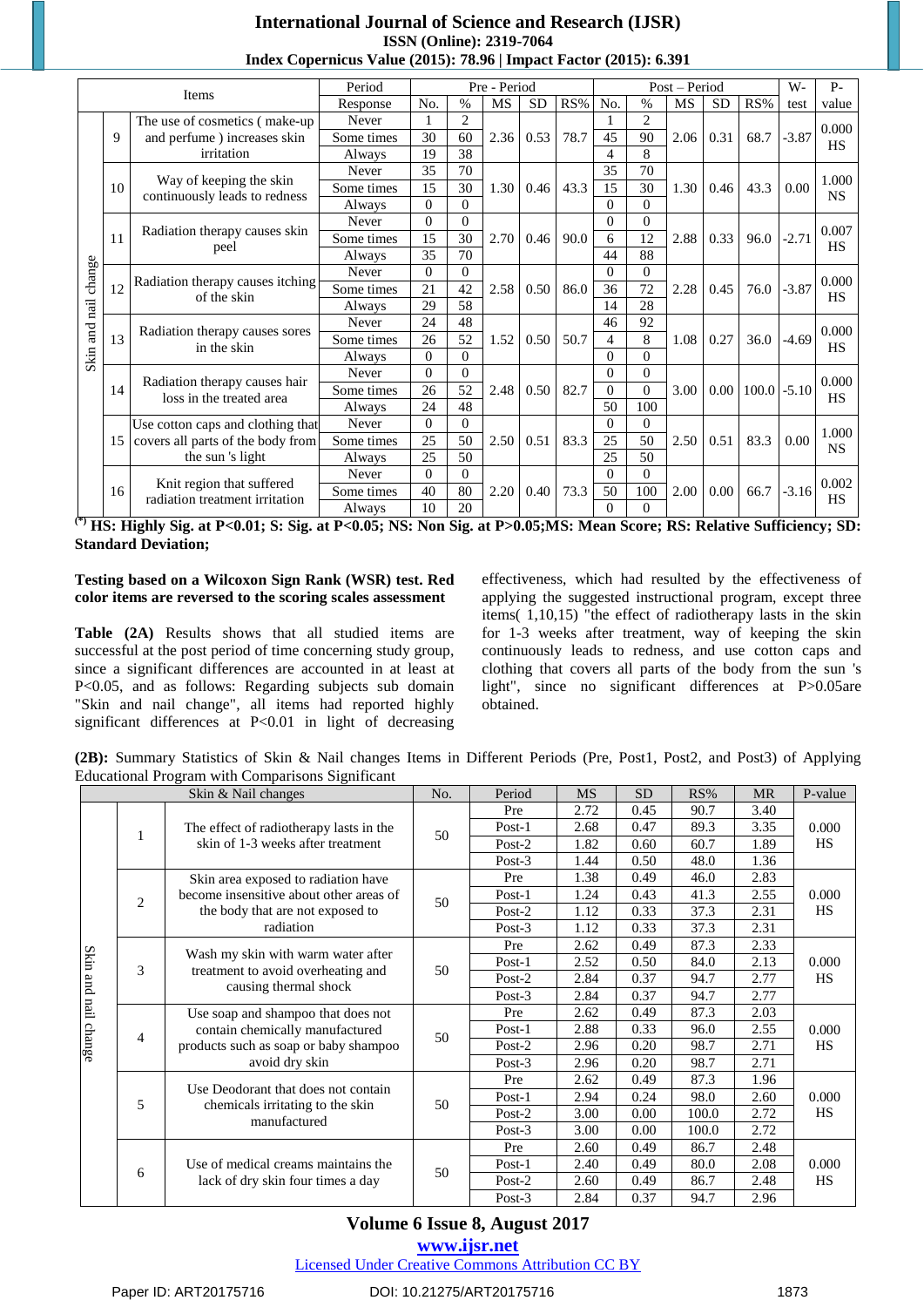|                      |                |                                             |     | Pre       | 2.84              | 0.37              | 94.7              | 2.26      |           |
|----------------------|----------------|---------------------------------------------|-----|-----------|-------------------|-------------------|-------------------|-----------|-----------|
|                      | $\overline{7}$ | Use powder children cause fungal skin       | 50  | Post-1    | 3.00              | $0.00\,$          | 100               | 2.58      | 0.000     |
|                      |                | infections                                  |     | $Post-2$  | 3.00              | $\overline{0.00}$ | 100               | 2.58      | <b>HS</b> |
|                      |                |                                             |     | Post-3    | 3.00              | $\overline{0.00}$ | 100               | 2.58      |           |
|                      |                |                                             |     | Pre       | 1.94              | 0.84              | 64.7              | 3.26      |           |
|                      |                | The use of adhesive tape wound on the       |     | $Post-1$  | 1.32              | 0.47              | 44.0              | 2.36      | 0.000     |
|                      | 8              | treatment area cause skin damage when       | 50  | $Post-2$  | 1.32              | 0.47              | 44.0              | 2.36      | HS        |
|                      |                | removed                                     |     | Post-3    | 1.12              | 0.33              | 37.3              | 2.02      |           |
|                      |                |                                             |     | Pre       | 2.36              | 0.53              | 78.7              | 3.03      |           |
|                      |                | The use of cosmetics (make-up and           |     | Post-1    | 2.06              | 0.31              | 68.7              | 2.43      | 0.000     |
|                      | 9              | perfume) increases skin irritation          | 50  | Post-2    | 1.98              | 0.14              | 66.0              | 2.27      | HS        |
|                      |                |                                             |     | Post-3    | 1.98              | 0.14              | 66.0              | 2.27      |           |
|                      |                |                                             |     | Pre       | 1.30              | 0.46              | 43.3              | 2.75      |           |
|                      |                | Way of keeping the skin continuously        |     | Post-1    | 1.30              | 0.46              | 43.3              | 2.75      | 0.000     |
|                      | 10             | leads to redness                            | 50  | $Post-2$  | 1.06              | 0.24              | 35.3              | 2.27      | HS        |
|                      |                |                                             |     | $Post-3$  | 1.04              | 0.20              | 34.7              | 2.23      |           |
|                      |                |                                             |     | Pre       | 2.70              | 0.46              | 90.0              | 3.16      |           |
|                      |                |                                             |     | Post-1    | 2.88              | 0.33              | 96.0              | 3.45      | 0.000     |
|                      | 11             | Radiation therapy causes skin peel          | 50  | $Post-2$  | 1.98              | 0.59              | 66.0              | 2.07      | HS        |
|                      |                |                                             |     | $Post-3$  | 1.50              | 0.51              | 50.0              | 1.32      |           |
|                      |                |                                             |     | Pre       | 2.58              | 0.50              | 86.0              | 3.27      |           |
|                      |                | Radiation therapy causes itching of the     |     | Post-1    | 2.28              | 0.45              | 76.0              | 2.83      | 0.000     |
|                      | 12             | skin                                        | 50  | $Post-2$  | 1.92              | 0.44              | 64.0              | 2.18      | HS        |
|                      |                |                                             |     | $Post-3$  | 1.68              | 0.47              | 56.0              | 1.72      |           |
| continue             |                |                                             |     |           |                   |                   |                   |           |           |
|                      |                | Skin & Nail changes                         | No. | Periods   | MS                | <b>SD</b>         | RS%               | <b>MR</b> | P-value   |
|                      |                |                                             |     | Pre       | 1.52              | 0.50              | 50.7              | 3.24      |           |
|                      |                | Radiation therapy causes sores in the       |     | Post-1    | 1.08              | 0.27              | 36.0              | 2.36      | 0.000     |
|                      | 13             | skin                                        | 50  | Post-2    | 1.00              | 0.00              | 33.3              | 2.20      | $\rm{HS}$ |
|                      |                |                                             |     | Post-3    | 1.00              | 0.00              | 33.3              | 2.20      |           |
|                      |                |                                             |     | Pre       | 2.48              | 0.50              | 82.7              | 1.72      |           |
| Skin and nail change |                | Radiation therapy causes hair loss in the   |     | $Post-1$  | 3.00              | 0.00              | 100               | 2.76      | 0.000     |
|                      | 14             | treated area                                | 50  | Post-2    | 3.00              | 0.00              | 100               | 2.76      | HS        |
|                      |                |                                             |     | Post- $3$ | $\overline{3.00}$ | 0.00              | 100               | 2.76      |           |
|                      |                |                                             |     | Pre       | 2.50              | 0.51              | 83.3              | 2.14      |           |
|                      |                | Use cotton caps and clothing that covers    |     | $Post-1$  | 2.50              | 0.51              | 83.3              | 2.14      | 0.000     |
|                      | 15             | all parts of the body from the sun 's light | 50  | Post-2    | 2.80              | 0.40              | 93.3              | 2.74      | HS        |
|                      |                |                                             |     | Post-3    | 2.92              | 0.27              | 97.3              | 2.98      |           |
|                      |                |                                             |     | Pre       | 2.20              | 0.40              | 73.3              | 3.14      |           |
|                      |                | Knit region that suffered radiation         |     | $Post-1$  | 2.00              | 0.00              | 66.7              | 2.74      | 0.000     |
|                      | 16             | treatment irritation                        | 50  | Post-2    | 1.72              | 0.45              | 57.3              | 2.18      | <b>HS</b> |
|                      |                |                                             |     | Post-3    | 1.60              | 0.49              | $\overline{53.3}$ | 1.94      |           |

HS: Highly Sig. at P<0.01; S: Sig. at P<0.05; NS: Non Sig. at P>0.05; MS: Mean Score; MR: Mean Ranking ; RS: **Relative Sufficiency; SD: Standard Deviation; Testing based on a Friedman's test.**

**Table (2B)** Results shows that physical sub domains regarding "Skin and Nail changes " items at the three post period (1,2,3) for study group after the implementation of the educational program with comparisons had highly significant differences are at P<0.001.

|  |  |  | Table 3: Summary Statistics for Skin & Nail changes before and after Applying the Suggested of Instructional Program |  |
|--|--|--|----------------------------------------------------------------------------------------------------------------------|--|
|  |  |  |                                                                                                                      |  |

| Periods | Pre            |                      |                                  | $\mathbf{v}_{\text{Ost-}}$ |            |                 |             | $Post-2$  |        | $Post-3$   |            |       |  |
|---------|----------------|----------------------|----------------------------------|----------------------------|------------|-----------------|-------------|-----------|--------|------------|------------|-------|--|
| No.     | <b>GMS</b>     | <b>PSD</b>           | GRS %                            | GMS                        | <b>PSD</b> | GRS %           | <b>GMS</b>  | PSD       | GRS %  | <b>GMS</b> | <b>PSD</b> | GRS % |  |
| 50      | 2.211<br>2.711 | 1 <sub>c</sub><br>v. | 77.0<br>$\overline{\phantom{a}}$ | 2.25<br><u>.</u>           | v. 11      | 75.<br><u>.</u> | 0.122<br>دد | $_{0.08}$ | 71<br> | 2.065      | 0.08       | 68.8  |  |
|         |                |                      |                                  |                            |            |                 |             |           |        |            |            |       |  |

**GMS: Grand Mean of Score; PSD: Pooled Standard Deviation; Grand Relative Sufficiency.**

Table (3) shows summary statistics of study group in light of pre, and post periods, to assess the core responding levels along pre and the three post periods according to applying of the suggested instruction intervention program upon women **Skin & Nail** health status who candidates radiation therapy. Results shows that the studied sub domains are successful at the post period concerning study group, especially at the last post (3).

**Table 4:** The Relationship of Studied Groups at Pre Period of Time with Comparisons Significant

| Sub-domain            | Groups  | N <sub>0</sub> | <b>GMS</b> | SD <sup>-</sup> | <b>SE</b> | GRS% | t-test | P-value |
|-----------------------|---------|----------------|------------|-----------------|-----------|------|--------|---------|
|                       | Control | 50             | 2.31       | $0.15 \, 0.02$  |           |      | 0.032  | 0.975   |
| Skin and nail changes | Study   | 50             | 2.31       |                 |           | 77.0 |        | NS      |

**(\*) NS: Non Sig. at P>0.05; S: Sig. at P<0.05; Testing based on two independent samples t-test**

# **Volume 6 Issue 8, August 2017**

**<www.ijsr.net>**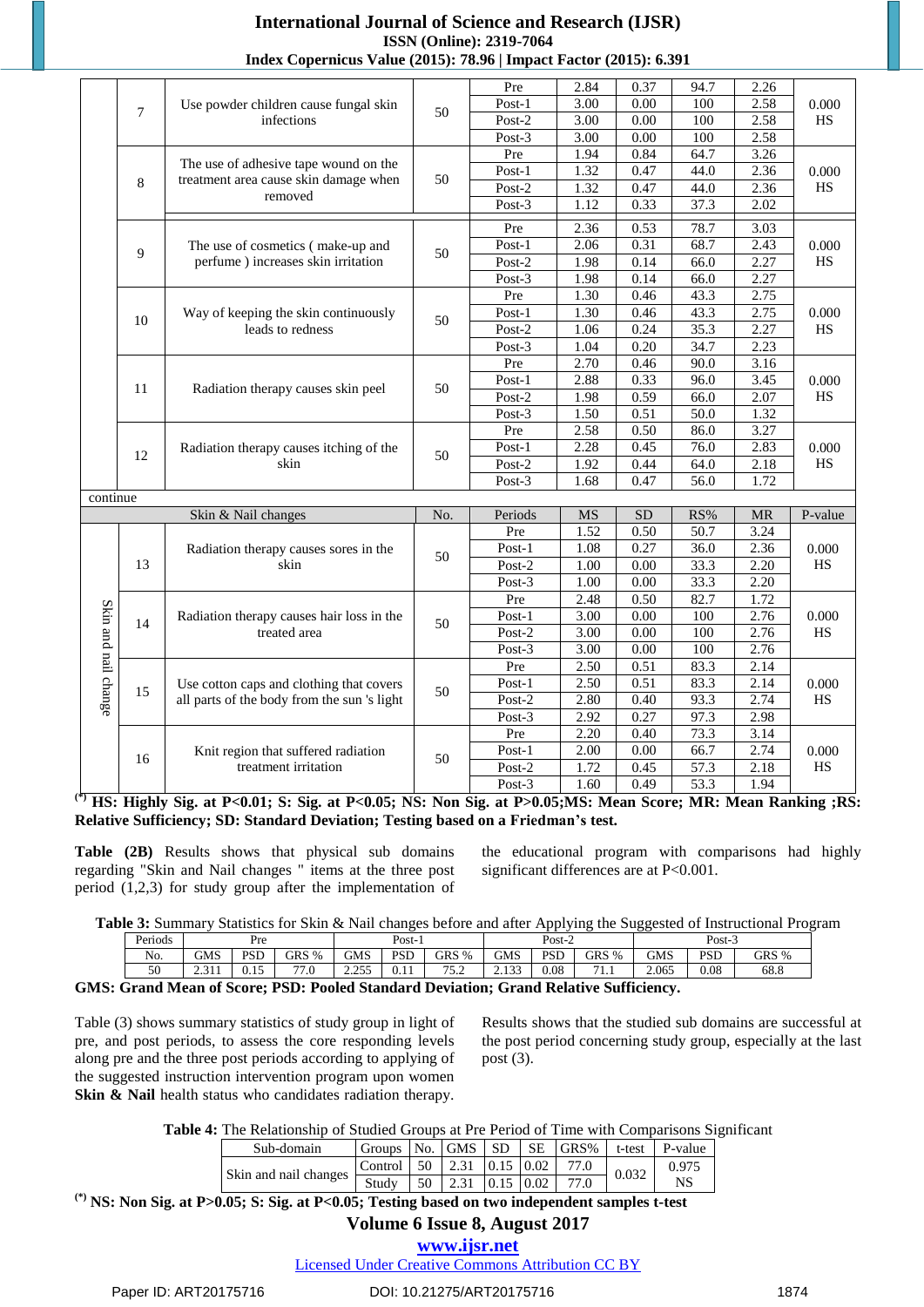Table (4) shows summary statistics, to assess **Skin and nail changes** in control, and study groups in pre period of time before applying instruction intervention program upon women's who candidates radiation therapy.Results shows no significant differences at P>0.05 are accounted between studied groups at pre period, rather than two groups having the same responding, according to their grand mean of score, or their relative sufficiency's.

|  |  | Table 5: The Relationship of Studied Groups at Post-3 Period of Time with Comparisons Significant |  |  |
|--|--|---------------------------------------------------------------------------------------------------|--|--|
|--|--|---------------------------------------------------------------------------------------------------|--|--|

|        |                                           | $\vert$ Sub and Main Domains Groups No. GMS $\vert$ SD $\vert$ SE $\vert$ RS% $\vert$ t-test $\vert$ P-value |  |  |  |       |
|--------|-------------------------------------------|--------------------------------------------------------------------------------------------------------------|--|--|--|-------|
|        |                                           | Skin and nail changes<br>Study 50 2.07 0.08 0.01 68.8 10.274                                                 |  |  |  | 0.000 |
|        |                                           |                                                                                                              |  |  |  | HS    |
| $\sim$ | $\sim$ $\sim$ $\sim$ $\sim$ $\sim$ $\sim$ |                                                                                                              |  |  |  |       |

**(\*) THS: Too Highly Sig. at P<0.001; Testing based on two independent samples t-test**

Table (5) shows summary statistics, to assess the core responding levels along post3 period after applying the suggested instruction intervention program on women concerning **Skin and nail** health status who candidatesradiation therapy.Results shows that too highly significant differences at P<0.01 are accounted between studied groups (study & control) at post3 period.

**Table 6:** Pearson Correlation Results Before and After Applying the Suggested Instruction Intervention Program for

| study group                                                                                                                                                                                                                                                                                        |  |       |      |  |
|----------------------------------------------------------------------------------------------------------------------------------------------------------------------------------------------------------------------------------------------------------------------------------------------------|--|-------|------|--|
| $Pre - Post$                                                                                                                                                                                                                                                                                       |  | Corr. | Sig. |  |
| Skin and nail changes $\vert 50 \vert 0.602 \vert 0.000 \vert$ HS                                                                                                                                                                                                                                  |  |       |      |  |
| $\mathbb{C}$ . Hably $\mathbb{C}^1$ and $\mathbb{D}$ and $\mathbb{C}$ and $\mathbb{C}$ and $\mathbb{C}$ and $\mathbb{C}$ and $\mathbb{C}$ and $\mathbb{C}$ and $\mathbb{C}$ and $\mathbb{C}$ and $\mathbb{C}$ and $\mathbb{C}$ and $\mathbb{C}$ and $\mathbb{C}$ and $\mathbb{C}$ and $\mathbb{C}$ |  |       |      |  |

**(\*) HS: Highly Sig. at P<0.01; S: Sig. at P<0.05; Non Sig. at P>0.05**

To predict/or to find out relationship between an assessments of **Skin and nail changes** before and after applying the instruction intervention program, results shows that strong relationships are proved due to before and after applying the suggested of instruction intervention program upon women **Skin and nail changes**.

## **4. Discussion**

The current study demonstrated that all items regarding skin and nail changes had reported highly significant differences at P<0.01 in light of decreasing effectiveness, which had resulted by the effectiveness of applying the suggested instructional program, except three items( 1,10,15) "the effect of radiotherapy lasts in the skin for 1-3 weeks after treatment, way of keeping the skin continuously leads to redness, and use cotton caps and clothing that covers all parts of the body from the sun 's light", since no significant differences at P>0.05are obtained. Table (4-2-4A). Skin and Nail changes  $"$  items at the three post period  $(1,2,3)$  for study group after the implementation of the educational program with comparisons had highly significant differences are at P<0.001. [11]. stated that the Postoperative radiation therapy (RT) reduces the risk of local recurrence and extends overall survival in patients with breast cancer (BC). Concerns have, however, been raised about the risk of acute and chronic side effects in breast cancer survivors as the number of treated individuals is large and their expected survival is long compared to most patients with other malignant diseases. Cardiac toxicity, reproductive dysfunction, pneumonitis (RP), arm lymph edema, neuropathy, skin changes are examples of the wide range of complications that has been associated with adjuvant treatment and that the patients received a standard course of post-surgery radiation therapy. Each patient received ultrasound scans to the irradiated breast and the untreated (contra-lateral) breast. Radiofrequency (RF) backscatter signals and B-mode images were acquired simultaneously. To quantify the severity of skin injury, two metrics were calculated from the RF signals: skin thickness and Pearson correlation coefficient of the subcutaneous layer. Comparing to the non-irradiated skin, the average thickness of the irradiated skin increased by 40% (p=0.005) and the average correlation coefficient of the irradiated hypodermis decreased by 35% (p=0.02). This study demonstrates the feasibility of using a non-invasive ultrasonic technique to detect and quantify radiation-induced skin changes. [12] Stated that the three themes were identified based on the interview responses: First, skin changes affect multiple dimensions of quality of life. They cause physical discomfort, body image disturbance, emotional distress, and impair both day-to-day functioning and satisfaction with radiation treatment. Second, individual differences affect women's experiences. Generally African-American women, younger women, women who are not currently in a relationship, women who are being treated during the summer, and women who are more invested in their appearance are more distressed by skin toxicity. Third, women use a variety of symptom management strategies including self-medication, complementary/alternative medicine approaches, and psychological strategies. [13] stated that the patients completed radiotherapy; 72% of patients presented a grade (G1) coetaneous toxicity, 18% developed a (G2 ) coetaneous toxicity, 10% developed a (G3) toxicity, no one presented (G4) toxicity. The corneometry study confirmed the protective role of effective creams used in radiation therapy of breast cancer and showed its usefulness to identify radiation-induced dermatitis in a very early stage.[14] stated that the Grade 0 or 4 of skin damage was observed in none of the patients. Among the evaluated patients, 58%, 35.5%, and 6.5% of the patients had grade 1, grade 2, and grade 3 of skin damage, respectively. There was no statistically significant relationship between regional skin burns and factors such as average tangential field size, internal mammary field, chemotherapy, prior history of diseases, tamoxifen use, previous radiotherapy in breast area, or skin type  $(p= 0.05)$ . However, there was a significant relationship between skin burns and presence of supra-clavicular field (p=0.05).[15] Stated that the Acute radiation dermatitis is a common adverse effect in patients undergoing radiotherapy for breast cancer. However, the effects of radiotherapy on biophysical properties of the skin have rarely been investigated. In conclusion, radiation therapy for breast cancer induces measurable and significant changes in biophysical properties of the skin including hydration, pH, pigmentation, and blood flow. These findings give us a greater understanding of the effects of ionizing radiation on skin physiology, and provide non-invasive and objective methods to assess radiation

**Volume 6 Issue 8, August 2017 <www.ijsr.net>** [Licensed Under Creative Commons Attribution CC BY](http://creativecommons.org/licenses/by/4.0/)